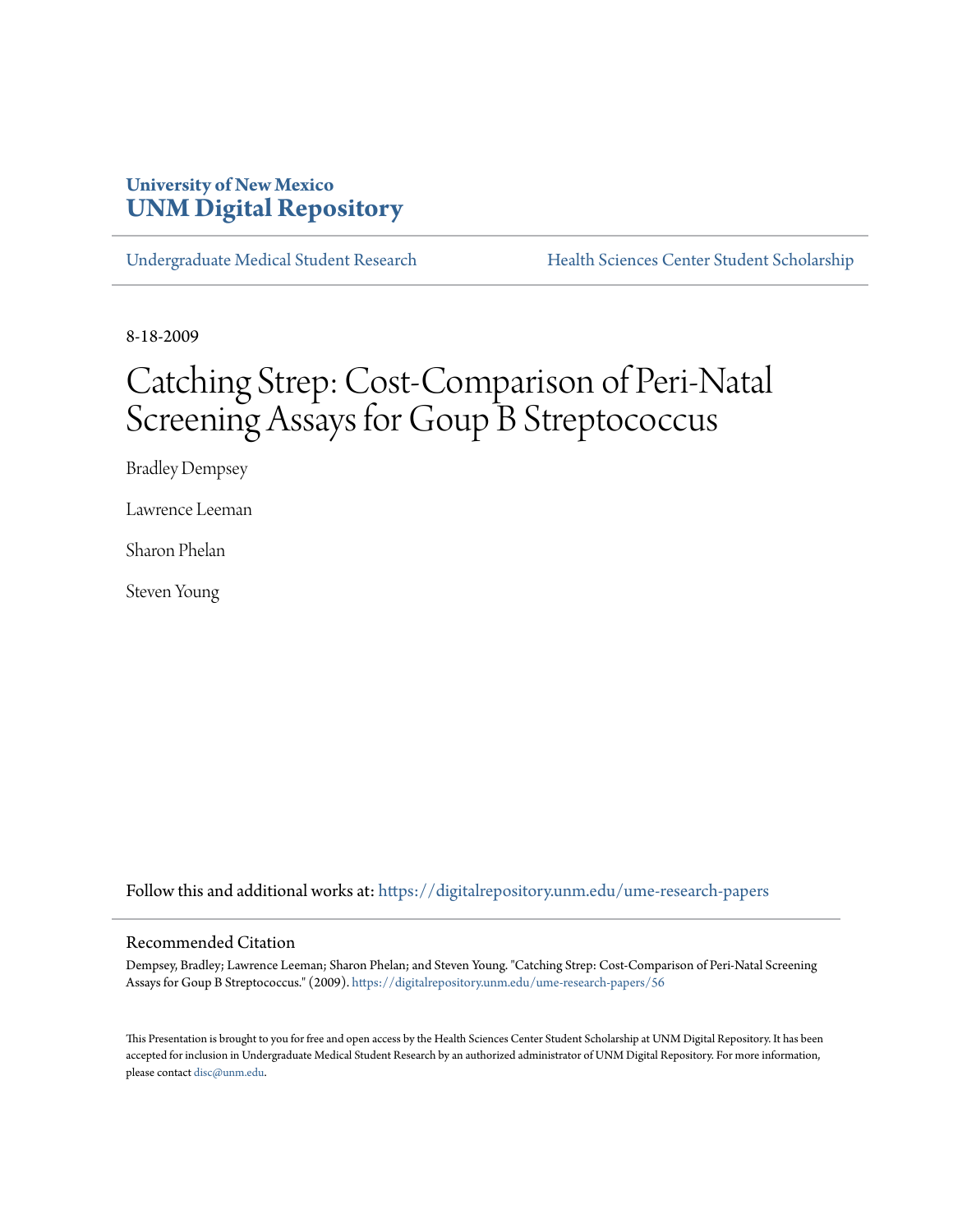# **Catching Strep: Cost-Comparison of Peri-Natal Screening Assays for Group B**

# **Streptococcus**

*Bradley Dempsey, University of New Mexico School of Medicine Medical Student, Class of 2009; Lawrence Leeman, MD, Associate Professor of Family and Community Medicine, University of New Mexico School of Medicine; Sharon Phelan, MD, Professor of Obstetrics and Gynecology, University of New Mexico School of Medicine; Steven Young, MD, Director of Tricore Laboratories, Albuquerque, New Mexico*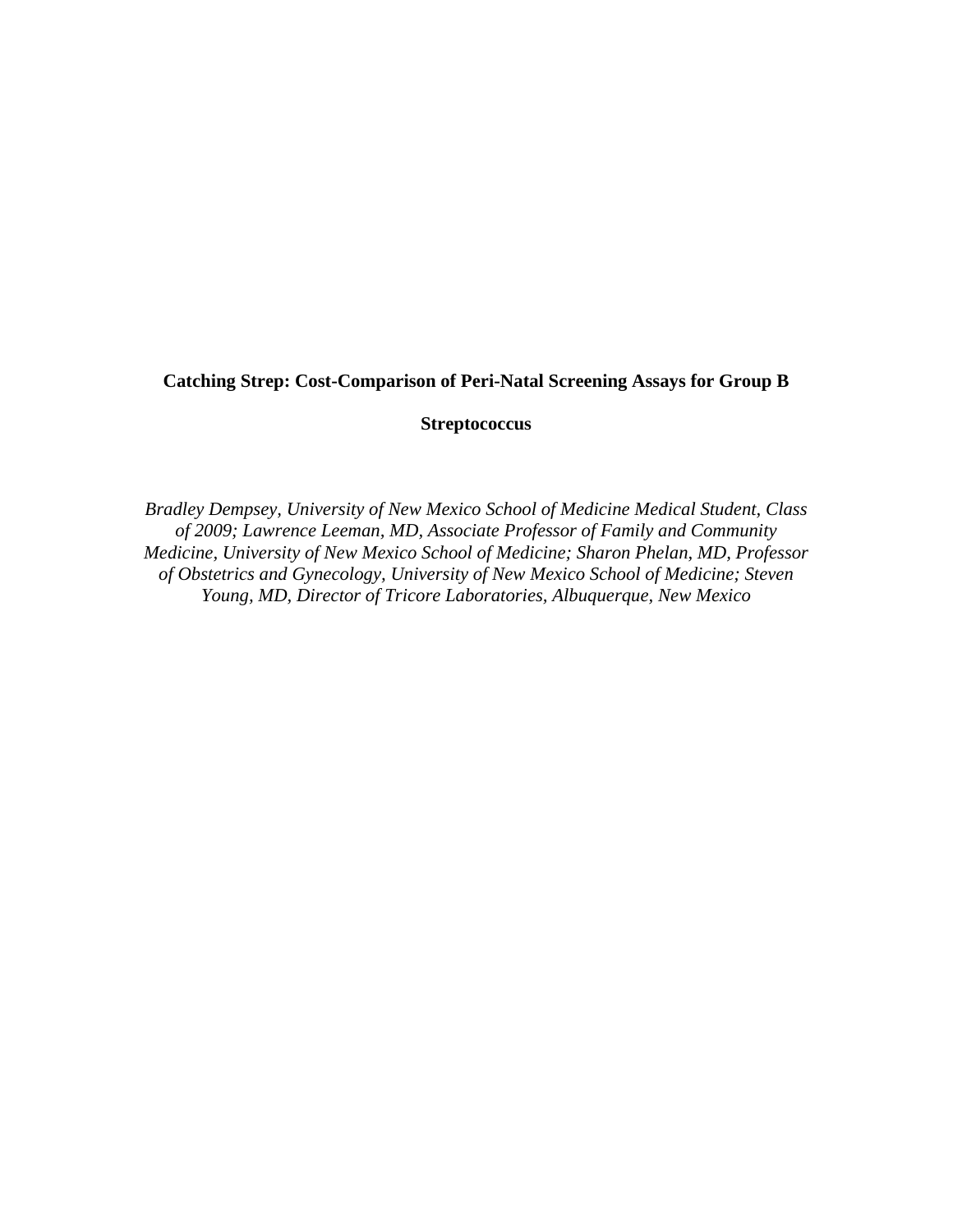## **Abstract:**

CATCHING STREP: COST-COMPARISON OF PERINATAL SCREENING ASSAYS FOR GROUP B STREPTOCOCCUS. BG Dempsey, L Leeman, S Phelan, and S Young, University of New Mexico School of Medicine, Albuquerque, NM

**Purpose:** To determine how the implementation of a rapid polymerase chain reaction (PCR) –based assay for Group B Streptococcus (GBS) affects the treatment and management of women presenting to the hospital, in labor with an unknown GBS culture status.

**Methods:** We performed a retrospective chart review of women presenting in labor with an unknown GBS culture status to a large university –based hospital. We compared two groups of women: 1. Women who presented prior to the implementation of the Rapid PCR culture who were cultured using traditional methods; 2. Women who presented after the Rapid PCR GBS culture was implemented as a standard of care. We analyzed variables such as length of hospital stay, administration of prophylactic antibiotics against GBS, GBS-associated laboratory testing, and patient demographics. **Results:** The implementation of the Rapid PCR GBS culture was associated with a higher median cost of hospital stay compared to the traditional GBS culture method, while resulting in less extended hospital stays due to concerns for neonatal GBS infections.

**Conclusion:** The implementation of Rapid PCR GBS cultures for women presenting in labor with an unknown GBS status does not correlate with cost-savings or decreased length of post-partum hospital stay despite being associated with a decrease in the number of infants with a prolonged hospital stay secondary to GBS concerns.

Supported in part by the University of New Mexico (UNM) School of Medicine.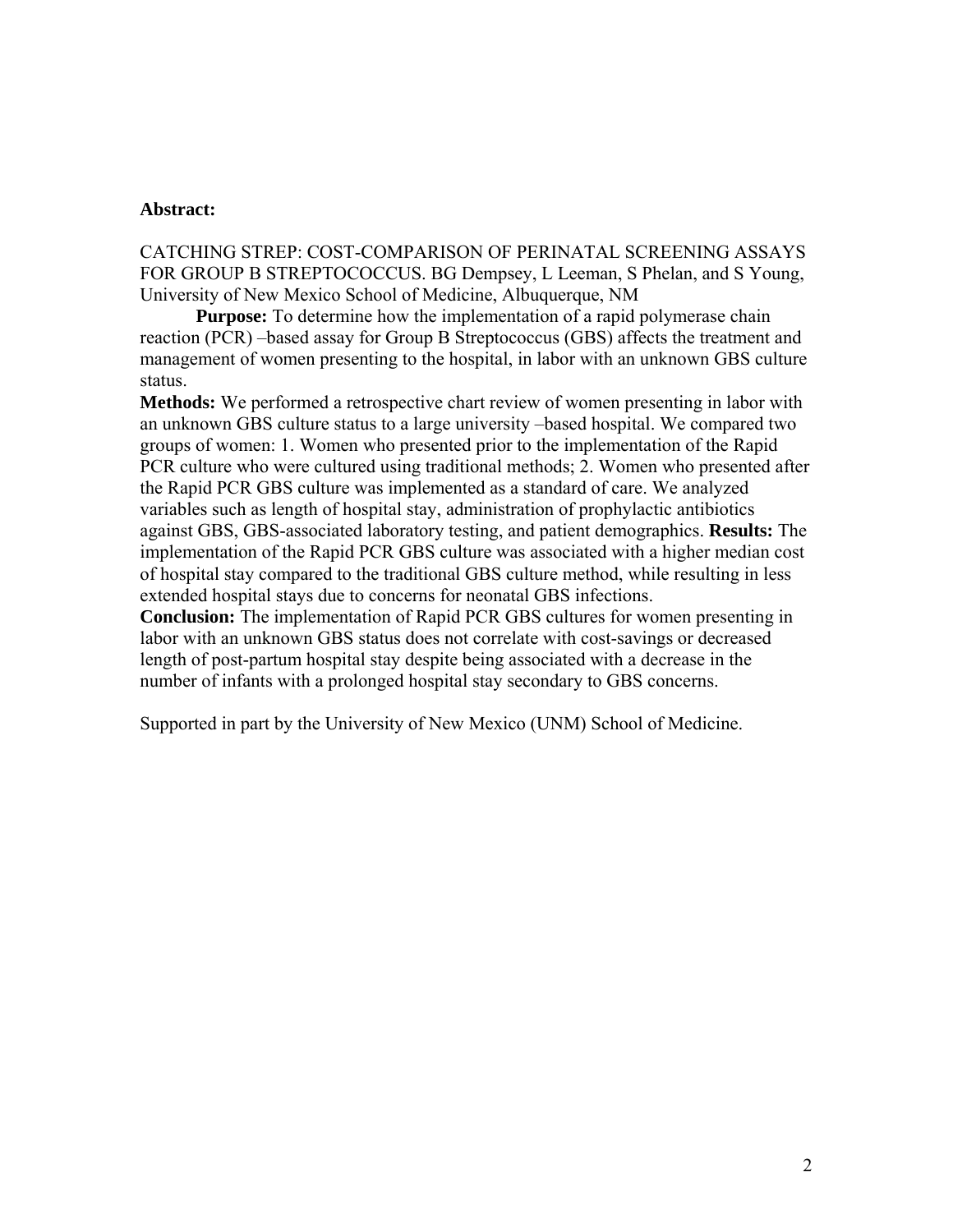**Introduction:** Group B Strep (GBS), otherwise known as *Streptococcus agalactiae*, is the leading cause of infectious morbidity and mortality among newborns in North America<sup>1</sup>. Between 10%-30% of pregnant women are colonized with GBS in the vagina or rectum<sup>2</sup>, which can be transmitted vertically during labor or delivery, and potentially result in invasive neonatal infection. The rate of vertical transmission from colonized mothers to their infants during labor is reported to be approximately 50%, of which 1-2% present with early-onset GBS disease<sup>3</sup>. To put this in perspective, out of the approximately 4 million births in the United States, up to 600,000 of delivering women are colonized with GBS, potentially resulting in vertical transmission to  $\sim$  300,000 infants and early onset disease in ~40,000 infants. The actual number of infants infected by GBS is significantly lower (see below) due to screening efforts and the use of antibiotics.

GBS infections in neonates typically belong to one of two groups: early onset disease or late onset disease. *Early onset* disease accounts for approximately 1,600 cases of GBS infection, and 80 deaths annually  $4.5$  and presents as typical neonatal sepsis. Newborn complications from invasive GBS infection can include sepsis or pneumonia, meningitis, osteomyelitis, or septic arthritis. GBS is the most common bacterial agent responsible for CNS infection in infants 0 to 3 months of life; neurological sequelae from GBS meningitis include sight or hearing loss and mental retardation. Death occurs in 5% of infants<sup>6</sup>. Early onset disease accounts for approximately 51% of GBS infections in neonates<sup>7</sup>. *Late onset* infections occur in infants from 1 week up to three months of age, and affected infants typically present with meningitis. Late onset disease is the result of vertical transmission or nosocomial or community acquired infection.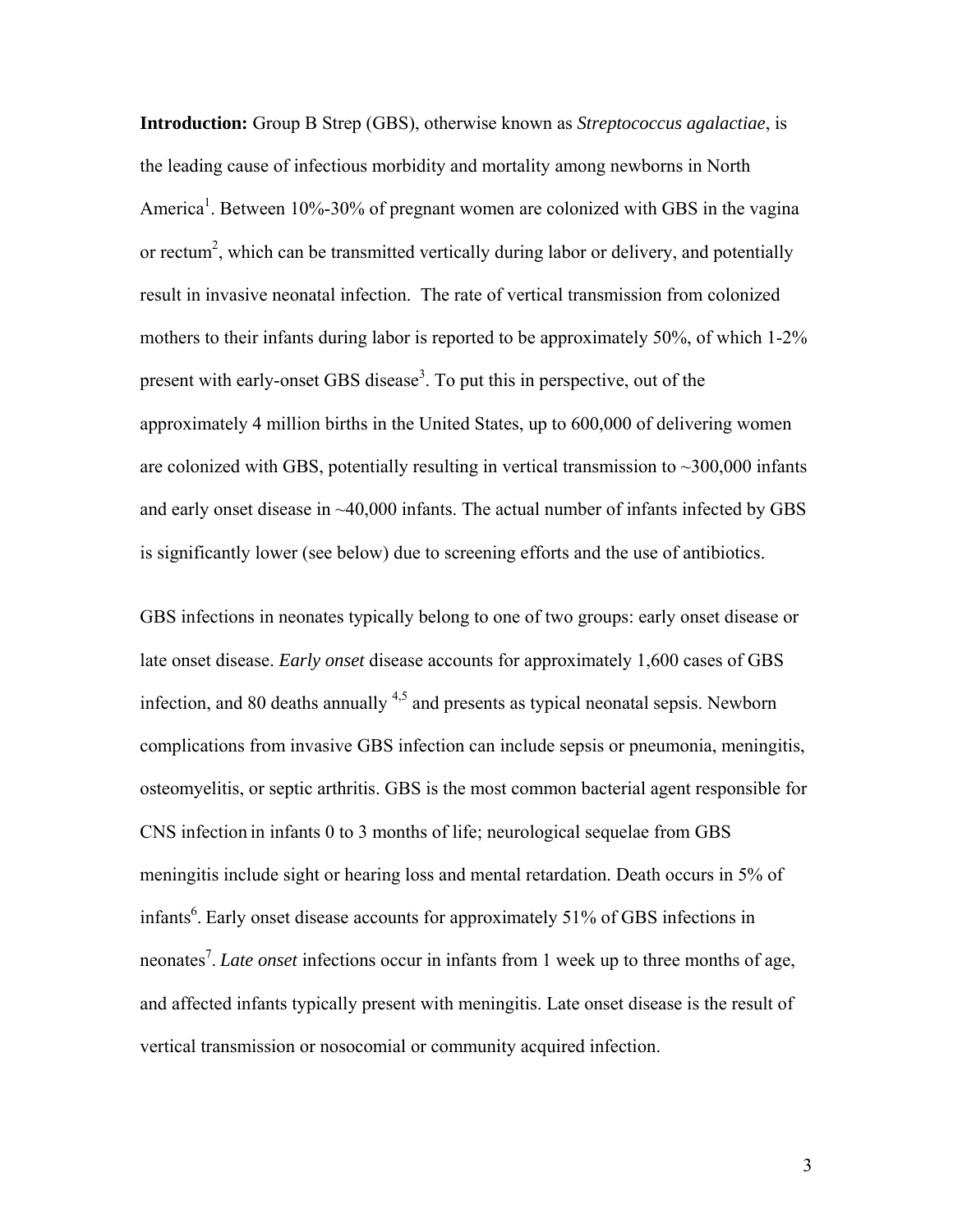Coinciding with active prevention efforts, the early onset form of GBS disease has decreased by  $70\%$  from 1993 to  $2002-1.7$  cases per 1,000 live births (1993) to 0.4 cases per  $1,000$  live births  $(2002)^{4,5}$ . Since 1996, the Centers for Disease Control and Prevention (CDC) has recommended obtaining recto-vaginal cultures at 35-37 weeks gestation; women who screen positive for GBS colonization are treated with antibiotic prophylaxis prior to onset of labor. A major difficulty with prenatal GBS screening has been the relatively short window of time during pregnancy in which cultures can be obtained. The CDC recommendation for GBS screening at 35-37 weeks is based on the cost burden of testing and the duration of the validity of test results. GBS cultures obtained prior to 35 weeks are poor predictors of GBS carrier status at delivery and results are only predictive up to six weeks after culture<sup>8, 9</sup>. Most women deliver between 39 and 41 weeks gestation, thus 35 weeks gestation is the usual time period for GBS culturing (latest CDC data show that only one out of every eight live births was pre $term$ <sup>10</sup>. Thus, GBS testing should be performed early enough to obtain a woman's GBS carrier status prior to delivery, yet late enough that results of GBS screens are still accurate by the time most deliveries take place. Testing for GBS is typically done with a recto-vaginal culture, with results available after two to three days.

Women whose culture status is unknown should be assessed for GBS risk factors. GBS risk factors include:

- pre-term delivery (defined as delivered  $\leq$  37 weeks gestation
- prolonged amnionic membrane rupture (>18 hours)
- intra-partum temperature of  $> 100.4$ ° F ( $> 38.0$ °C)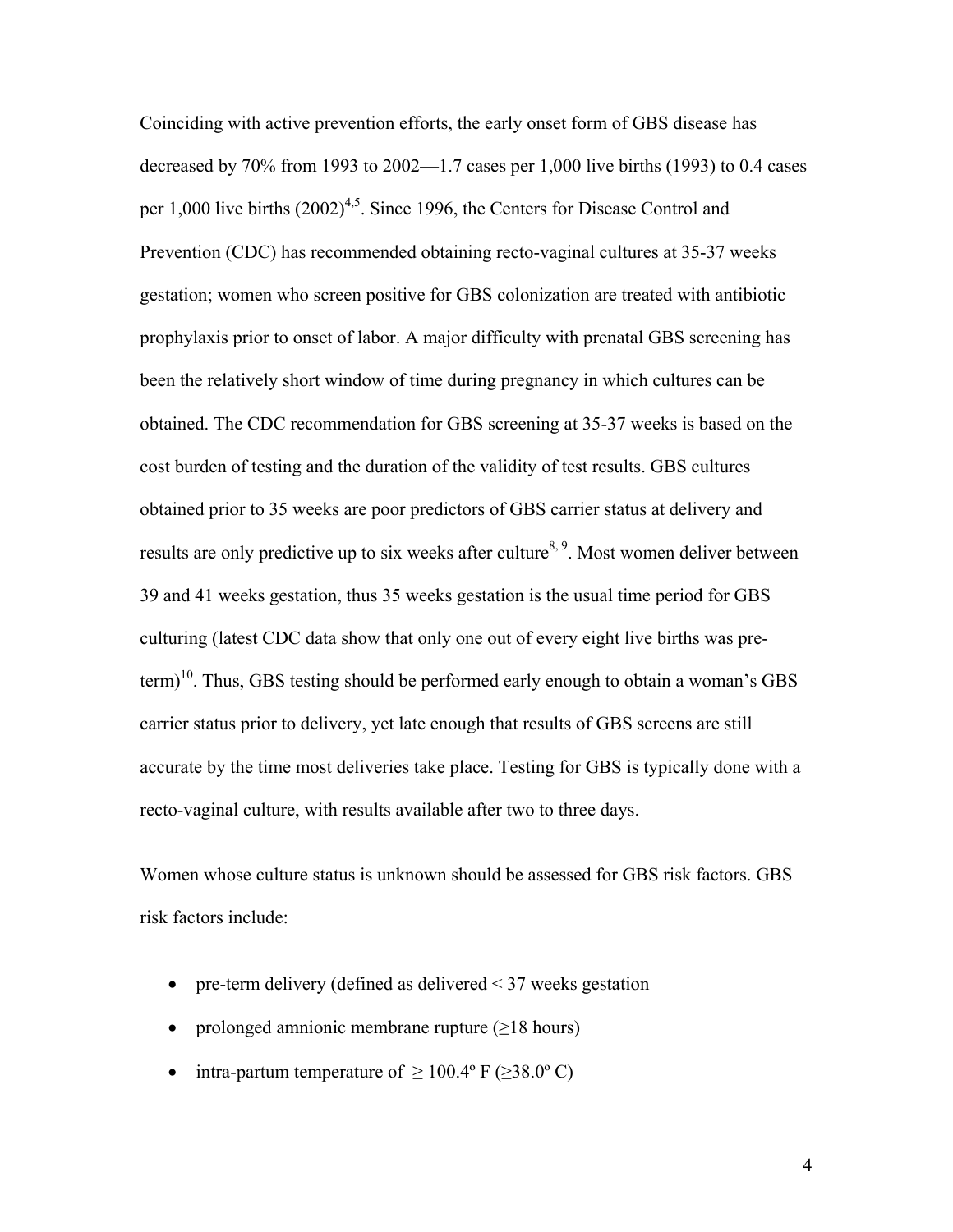Women who present with an unknown culture status and a GBS risk factor should also receive intra-partum chemoprophylaxis. Intra-partum antibiotic prophylaxis is the method of choice for preventing neonatal early-onset GBS disease. Current recommendations from the American College of Obstetricians and Gynecologists<sup>4</sup> indicate penicillin as the first-line agent for intra-partum antibiotic prophylaxis, with ampicillin serving as an acceptable alternative. Penicillin is preferred as it has a narrower spectrum of antimicrobial activity, and may be less likely to select for resistant organisms. Intravenous administration is the only route of administration recommended for intrapartum chemoprophylaxis to prevent peri-natal GBS disease, regardless of the antimicrobial agent used, because higher intra-amniotic concentrations are achieved with this method. At least two intra-partum doses are required for successful treatment of GBS, a 5mU loading dose, and a 2.5mU dose 4 hours later. Cefazolin is the agent of choice for intra-partum chemoprophylaxis among penicillin-allergic women not at high risk for anaphylaxis.

**Women with unknown GBS status at time of delivery without associated risks of GBS infection commonly undergo a prolonged in-patient stay (minimum of 48 hours additional stay) for newborn observation, as do women who received inadequate chemoprophylaxis (due to rapid delivery).** Prolonged hospital admissions increase the cost of labor and delivery and utilize hospital resources. In order to minimize prolonged inpatient stays and chemoprophylaxis, and to appropriately direct resources to infants truly at risk for GBS disease, the use of rapid molecular testing may prove beneficial. Results from rapid molecular-based assays can be obtained within 2 hours—vs. greater than 2-3 days for culture-based methods. The 2002 statement by the CDC on prevention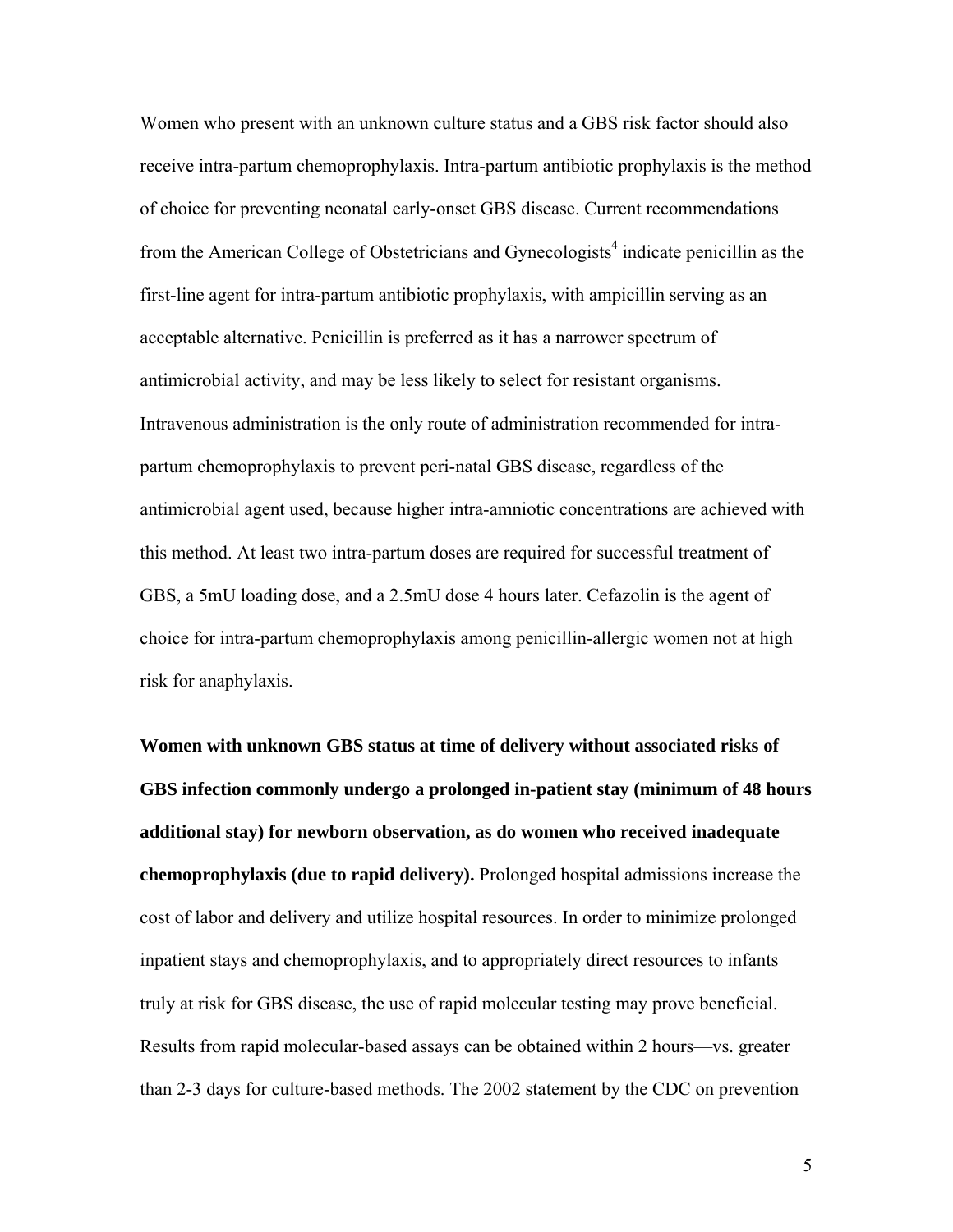of GBS disease in neonates states that "an adequate rapid intra-partum test must be as sensitive as culture, rapid, and convenient for integration into routine laboratory use."<sup>11</sup> Rapid GBS tests have been developed sufficiently so that sensitivity and specificity of the rapid test are at least equal to or better than traditional vaginal/peri-anal swabbing culture techniques<sup>12,13</sup>. Due to the increased cost of rapid testing compared with traditional culture-based strep tests (average cost of the rapid test is approximately \$100-125 vs. \$25-40 for the GBS culture test), rapid testing needs to be limited to an at-risk population of pregnant women with unknown GBS status in order to be cost-effective. Sensitive and accurate rapid-screening tests could reduce the risks associated with prophylactic antibiotic therapy, and may obviate the need for unnecessary observational hospital stays for mother and infant; in this way the rapid strep test may prove cost-effective in select populations despite being a more expensive test than culture-based methods.

We hypothesized that the use of rapid strep testing at an academic center should translate into cost-savings when utilized in women at risk for GBS infection with unknown GBS culture status at time of presentation to labor and delivery in labor compared with traditional GBS culture methods by decreasing mean length of hospital stay for the mother-infant dyad, additional testing of the newborn, and the need for prophylactic antibiotics.

#### **Methods (including Statistical Analysis):**

Prior to implementation of the protocol, we obtained HRRC (IRB) approval for the project.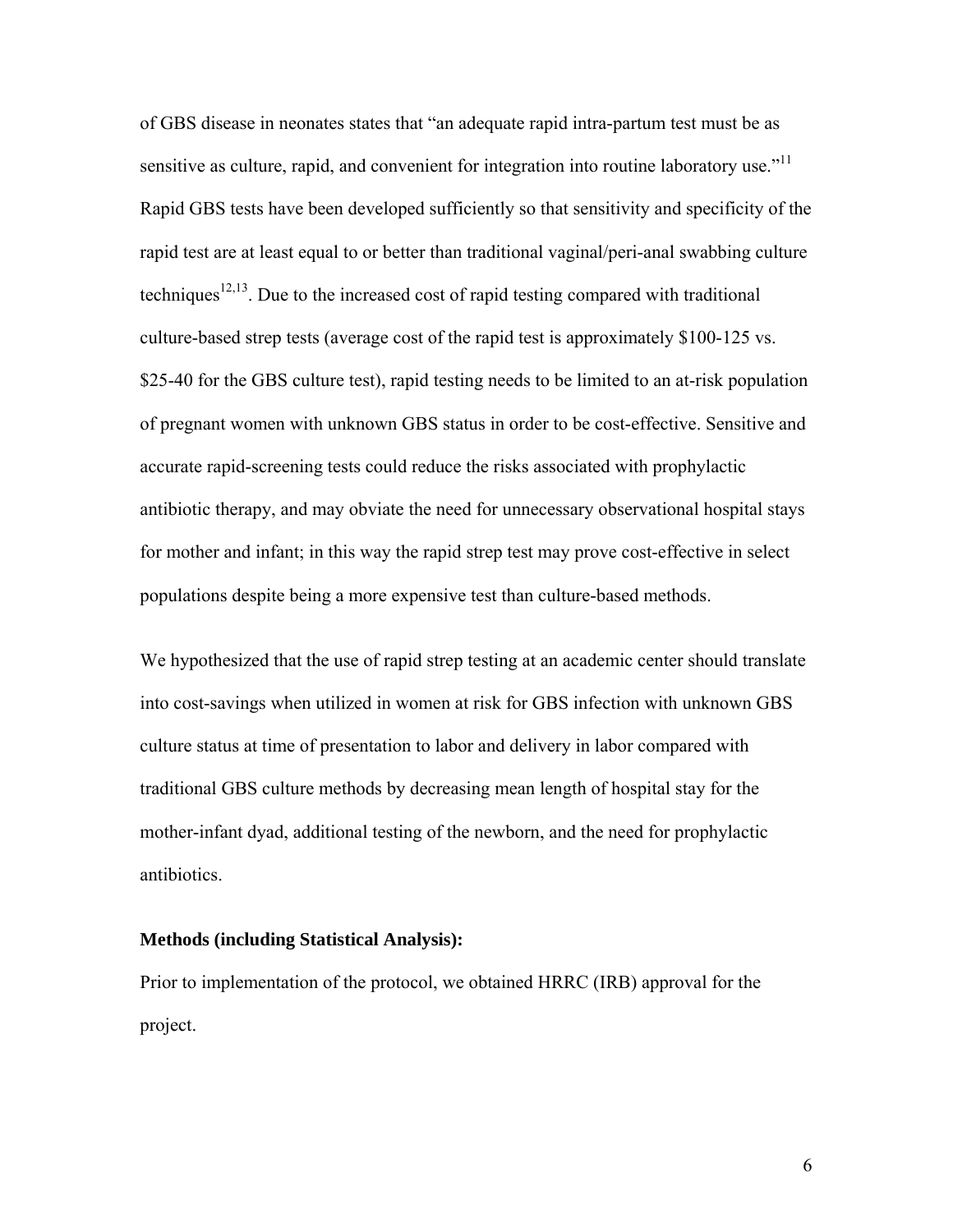We performed a retrospective chart review of women who presented at time of labor with an estimated gestational age of  $\geq$  35 weeks and one or more of the following:

- no prenatal care
- no GBS culture
- no available results from prior GBS culture

We obtained medical record numbers from an internal database to study all women that met the above criteria at our institution in 2006, prior to the implementation of Rapid GBS testing (pre-RGBS). We also studied women who met the above criteria from October 1, 2007-February 29, 2008, after the implementation of the Rapid GBS culture (post-RGBS) as a standard of care test at our institution (the Rapid GBS test has been standard of care at UNMH since July, 2007). We obtained the medical record numbers for the post-RGBS group directly from the laboratory that processes all of the Rapid GBS cultures at our institution. Results from Rapid GBS cultures were collected from a rectovaginal sample and processed using the Xpert GBS Assay (Cepheid) for rapid GBS diagnosis. Xpert GBS utilizes real time and reverse transcription Polymerase Chain Reaction to detect a target in GBS DNA. Relative to culture, the Xpert GBS assay displays a sensitivity of 88.6% and a specificity of 96.7%.<sup>14</sup>

We used a standardized one page data collection form to review labor and delivery and newborn nursery records and abstract data that included information on the following variables: demographic characteristics of the mother and newborn (including gestational age at delivery and APGARs), adequacy of prenatal care, length between presentation and delivery, length of hospital stay for mother and newborn, clinical risk factors for GBS disease (i.e., gestation of less than 37 weeks, rupture of membranes  $\geq$ 18 hours prior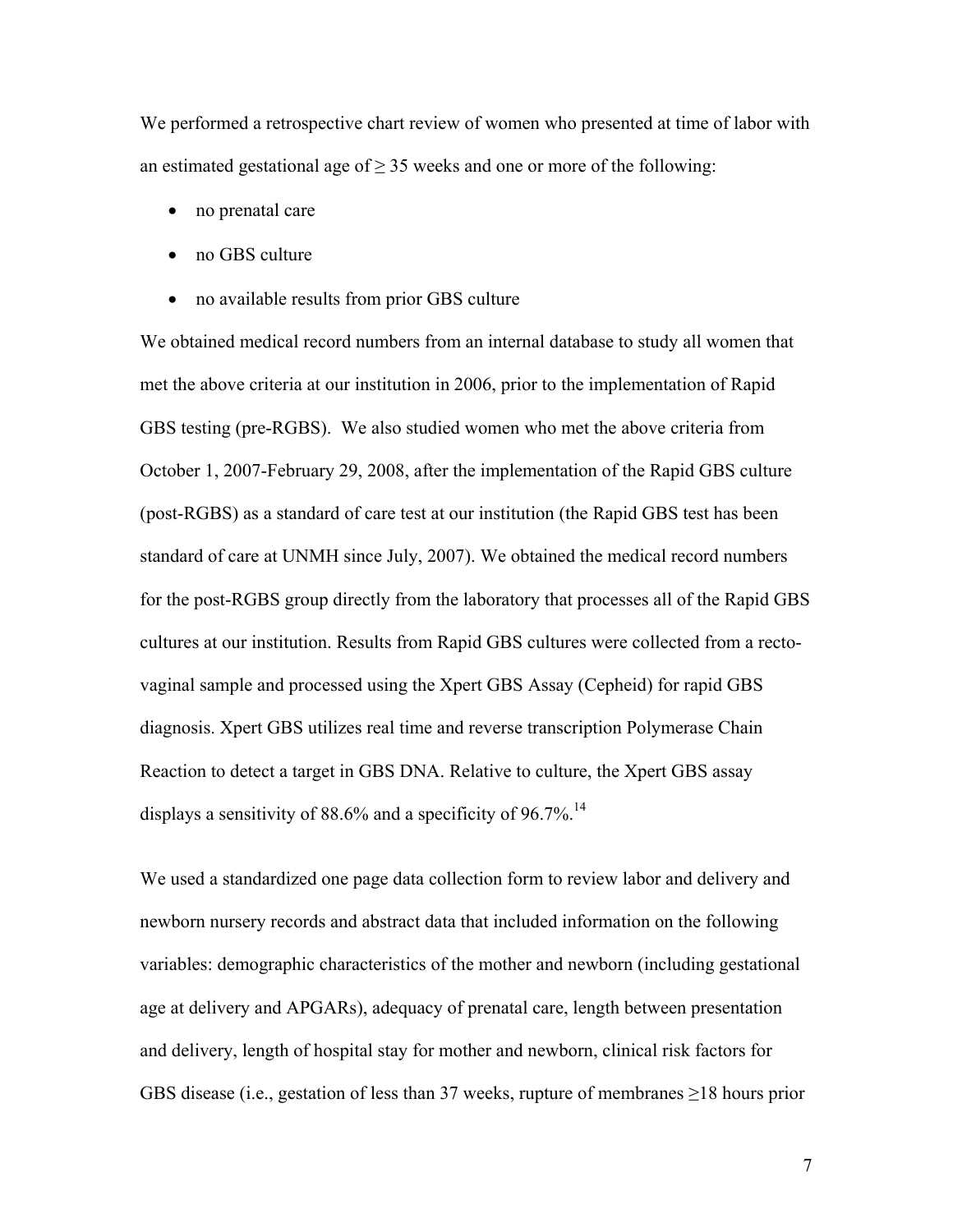to delivery, intrapartum temperature  $\geq$ 38°C, group B streptococcal bacteriuria, previous infant with group B streptococcal disease), intrapartum and post-partum antibiotic use, and utilization of blood cultures and complete blood count with differential.

Hospital charges are incurred every midnight, and we calculated length of hospital stay for study subjects based on the number of midnights each subject spent in the hospital. Costs of laboratory testing and antibiotics were calculated using our institution's standard charges (see Table 1-1). The total cost of hospital stay was analyzed using the median cost to avoid skewing the data from subjects with lengthy hospital stays (eg, neonates requiring methadone weaning or those born with congenital anomalies). The total cost was calculated to include cost of hospital room charge by length of hospital stay, administration of antibiotics, complete blood count with differential, blood culture, and cost of GBS test for each study group.

| <b>Table 1-1 Standard Charges</b>                   | (price)  |
|-----------------------------------------------------|----------|
| Standard GBS culture:                               | \$37.09  |
| Rapid GBS culture:                                  | \$98.08  |
| CBC with differential:                              | \$58.00  |
| <b>Blood Culture:</b>                               | \$129.00 |
| Post-partum Maternal Hospital Room<br>Charge:       | \$716.00 |
| Post-partum Neonatal Hospital Room<br>Charge:       | \$590.00 |
| Dose of IV Penicillin G with<br>administration fee: | \$50.00  |
| Dose of IV Ampicillin with<br>administration fee:   | \$106.00 |
| Dose of IV Cefazolin with<br>administration fee:    | \$63.00  |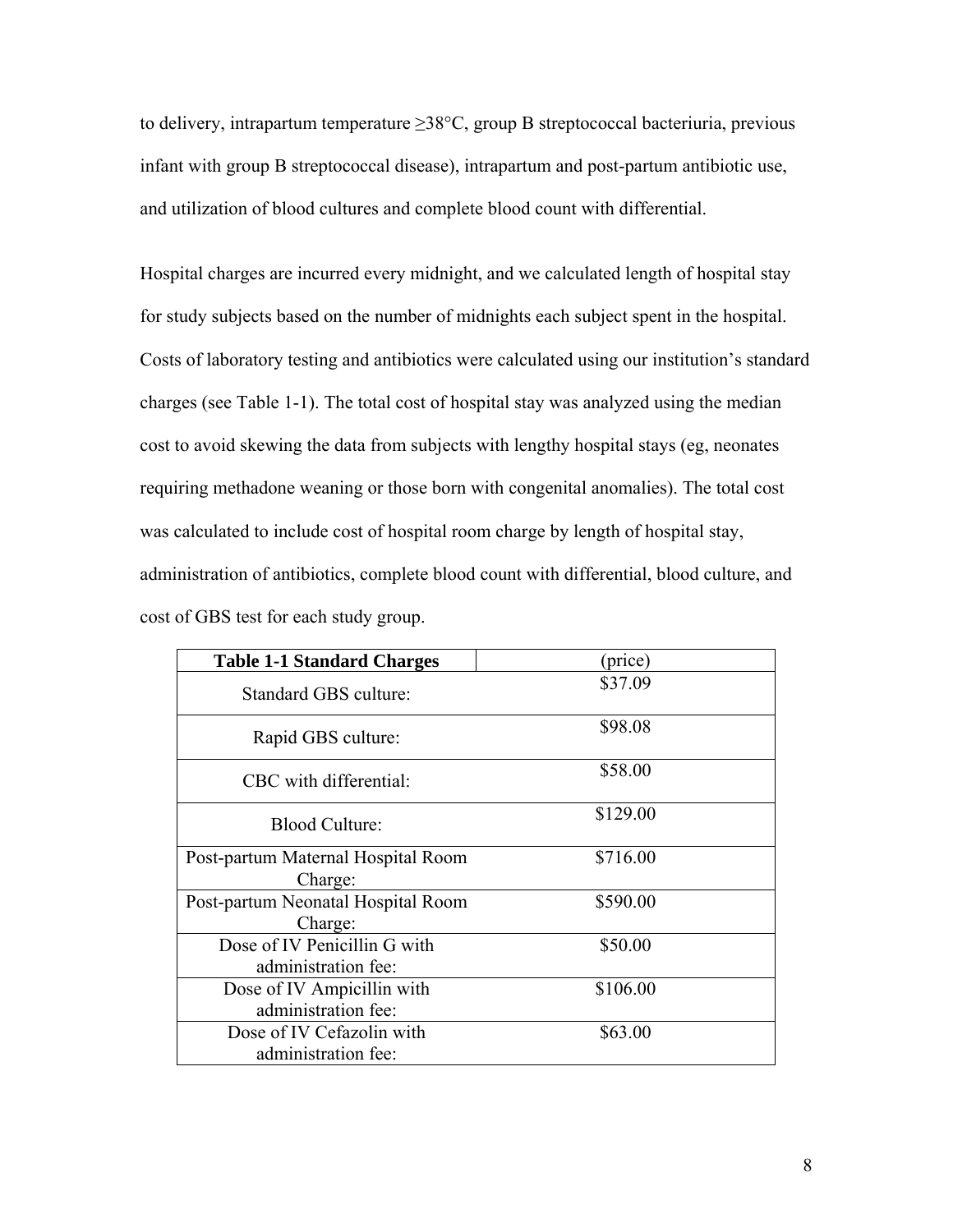When chart review was insufficient to determine causes of extended hospital stay, individual cases were reviewed by the Medical Directors of the University Hospital Newborn Nursery to determine if the cause of extended hospital stay was due to concerns for GBS infection or other reasons. Prolonged hospital stays were defined as greater than 48 hours post-partum for vaginal deliveries.

Using SAS statistical software, cost analysis of the pre-RGBS and post-RGBS populations was performed with Chi Square analysis of the study variables (length of hospital stay, use of antibiotics, complications, and other variables) and a Wilcoxon Rank Sum Test to compare total estimated costs of the two study populations.

**Results**: Active surveillance for women presenting with an unknown GBS status at time of delivery yielded 234 potential subjects in 2006. 72 subjects (30%) from the pre-RGBS population underwent C-sections and were excluded from our study as the number of Csections was not comparable in the post-RGBS group that contained 11 subjects with Csections (7.1% of post-RGBS subjects). In addition, we excluded two cases of stillborn births. This yielded 150 subjects from the pre-RGBS population.

The post-RGBS population consisted of 159 eligible subjects, of which eleven were excluded for undergoing C-sections (see above). In addition, we excluded two deliveries of twins, yielding 144 post-RGBS subjects.

Costs of antibiotics associated with treatment for chlamydia/gonorrhea were not included in the cost analysis as this did not affect management of concerns for unknown GBS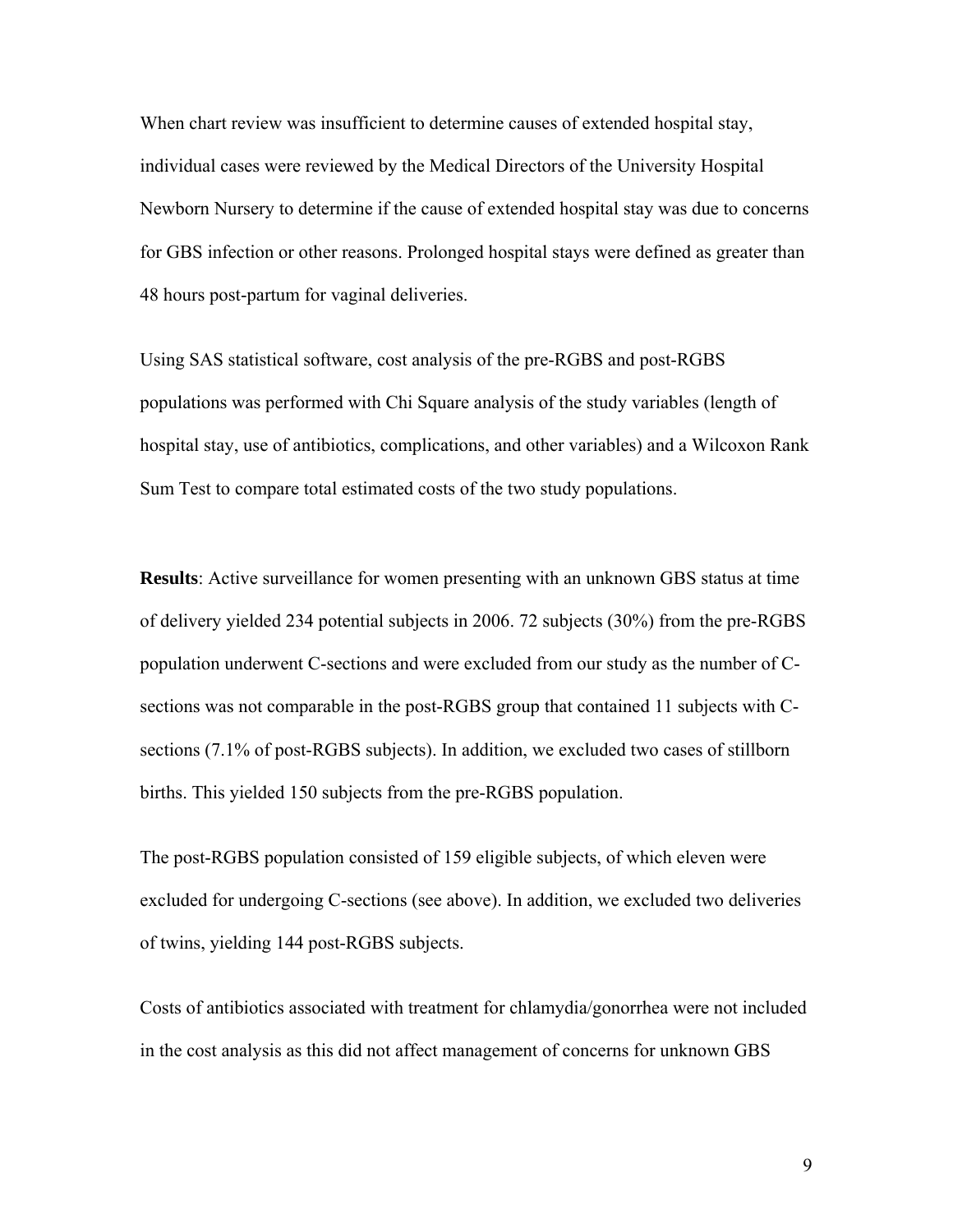culture status. Demographic characteristics of each study group were compared and are shown in table 1.2 below:

| <b>Table 1.2 Demographics</b> | Pre-Rapid GBS<br>Population | Post-Rapid GBS Population |
|-------------------------------|-----------------------------|---------------------------|
| Mean age-                     | $25.9 \pm 5.9$ years        | $26.3 \pm 6.5$ years      |
| Ethnicity-                    |                             |                           |
| African American:             | $<1\%$                      | 2.5%                      |
| Asian:                        | 2.7%                        | 1.3%                      |
| Hispanic:                     | 66.1%                       | 58.5%                     |
| Native American:              | 14.5%                       | 15.7%                     |
| Non-Hispanic White:           | 12.5%                       | 17.0%                     |
| Other:                        | $3.2\%$                     | $5.0\%$                   |
| Gestational Age (mean)—       | $38.0 \pm 1.8$ weeks        | $38.5 \pm 1.6$ weeks      |
| Reason for GBS unknown—       |                             |                           |
| Inadequate Prenatal Care:     | 32.3%                       | 33.9%                     |
| Unable to Locate Results:     | 66.4%                       | 60.4%                     |
| Results $>6$ weeks old:       | $0\%$                       | 2.5%                      |
| Other:                        | 1.3%                        | $3.2\%$                   |

Total median costs of hospital stay were not significantly different between the two study groups: \$2649.00 for the pre-RGBS population vs. \$2710.00 for the post-RGBS population (two-tailed  $p=11$ ). The implementation of the Rapid GBS culture was associated with a decline in prolonged hospital stay **due to concerns for GBS culture status** (17% of the pre-RGBS population vs. 5% of post-RGBS population, p=.002), however there was no difference in length of hospital stay between the two study groups (47% of the pre-RGBS population had prolonged hospital stays vs. 56% of the post-RGBS population). The two study groups were similar in regards to the number of subjects that did not have prolonged hospital stays for any reason  $(p=0.001)$ .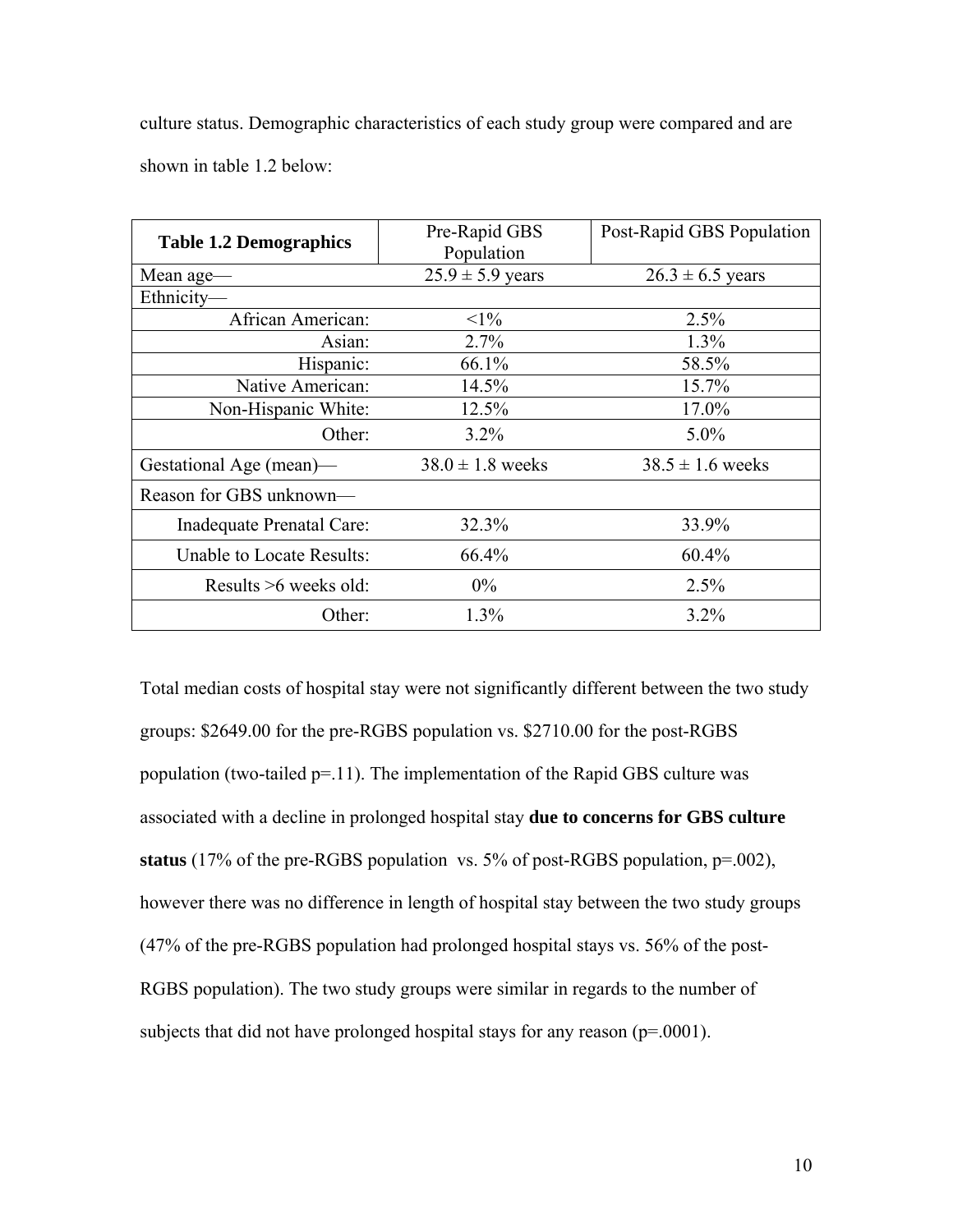Use of prophylactic antibiotics in mothers was not significantly different in each group, 27% in the pre-RGBS population vs. 19% in the post-RGBS population  $(p=12)$ . Nor was use of antibiotics in the neonatal populations significantly different: 11% in the pre-RGBS population vs. 9% in the post-RGBS population  $(p=0.61)$ . Analysis of laboratory testing revealed that 36% of neonates in the pre-RGBS population had complete counts performed, vs. 26% of the post-RGBS population (p=.06). Neonates in the pre-RGBS population had significantly more blood cultures performed—32% vs. 21% of the post-RGBS population  $(p=0.03)$ .

**Conclusion**: While the introduction of the Rapid GBS culture resulted in a decrease of prolonged hospital stays due to concerns for GBS culture status, this did not appear to be associated with cost-savings. Many of the neonates that were eligible for discharge based on known GBS culture status (established with Rapid GBS cultures) ended up staying in the hospital for other reasons, such as hyperbilirubinemia or substance dependence, or from maternal issues such as pre-eclampsia and anemia. While the total cost of hospital stay was not decreased by implementing the Rapid GBS culture in our study population, this finding is not likely to affect usage of the Rapid GBS culture at our institution as Rapid GBS culturing has become a standard of care at UNMH, irrespective of costs.

The two study populations are demographically similar; however given the difference in C-section rates between the two groups the groups do not appear to be homogenous (see *Methods* above). A possible source of this difference could be the result of using a different subject database for each group that results in a slightly different patient population being studied. It may be impossible to identify if all eligible candidates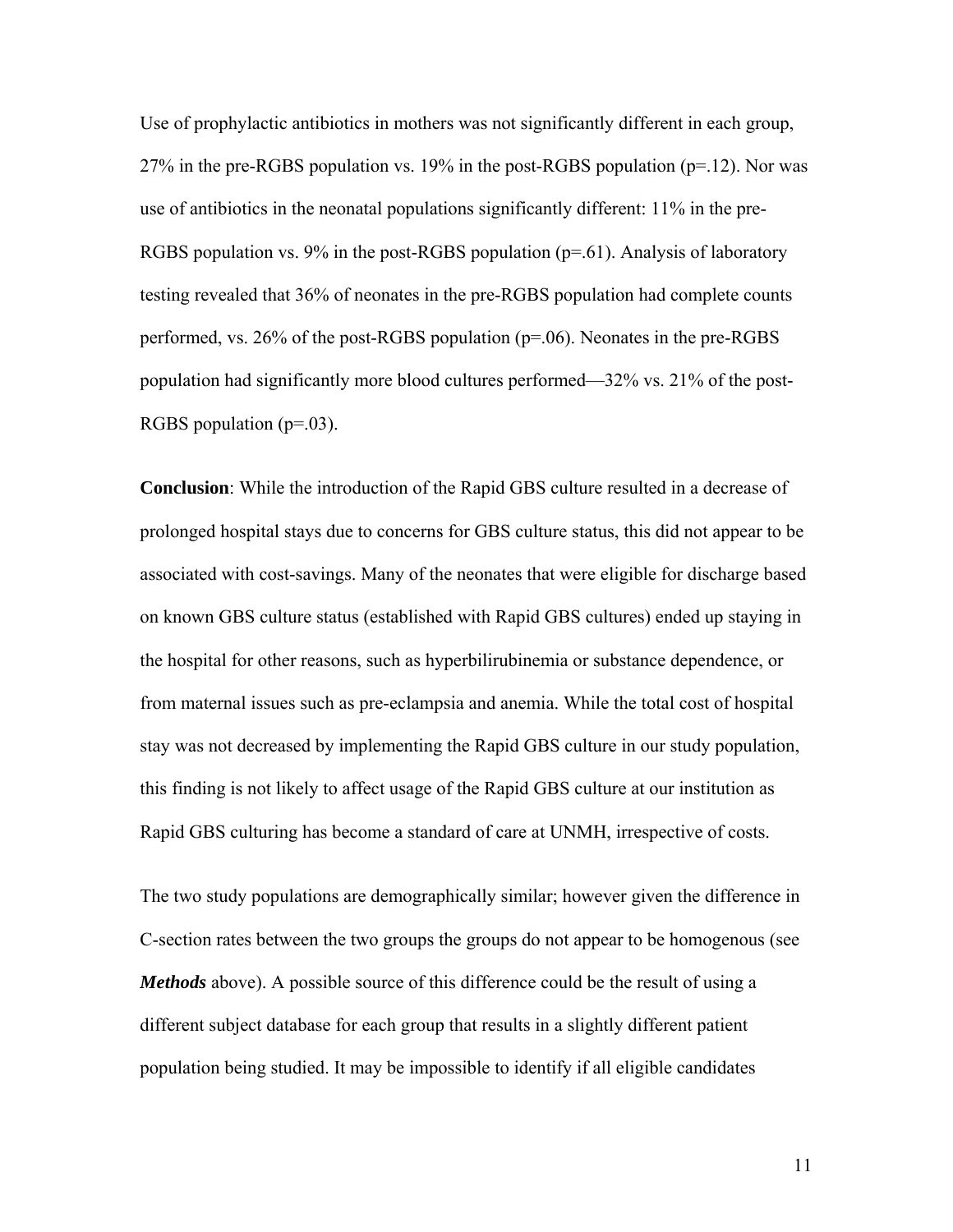actually received the rapid GBS test. It is unlikely that the two study groups differ significantly in prevalence of maternal drug use, congenital defects, maternal anemia, difficulty breastfeeding, or other issues that account for prolonged hospital stays given that the populations being studied are from the same institution and are drawn from a similar time period.

A possible confounding variable could be that more Rapid GBS cultures were being performed as a result of the test being recently implemented. Attending physicians, hospital staff, and residents received training about the Rapid GBS culture, and reminders of how to order the test and who was eligible for the culture were posted in work areas. This may have led to an increased awareness of testing for GBS in patients that present in labor with unknown GBS culture status compared to the time period prior to the implementation of the Rapid GBS culture. Another confounding variable in our study is the opening of an Intermediate Care Nursery (ICN) at UNMH in January, 2008, which falls in the middle of the time period of the Rapid GBS study group. Infants admitted to the ICN are subject to different treatment and management, and generally have longer hospital stays than infants admitted to the Newborn Nursery at our institution. Six study subjects were admitted to the ICN from the post-RGBS population.

Use of the Rapid GBS culture could be improved by enhanced access to laboratory results between different healthcare institutions. A large portion of our study population had prior GBS culture results from other healthcare institutions that were unavailable at the time of delivery, resulting in an increased need for the Rapid GBS cultures. A more detailed study evaluating the use of the Rapid GBS culture in a population of women who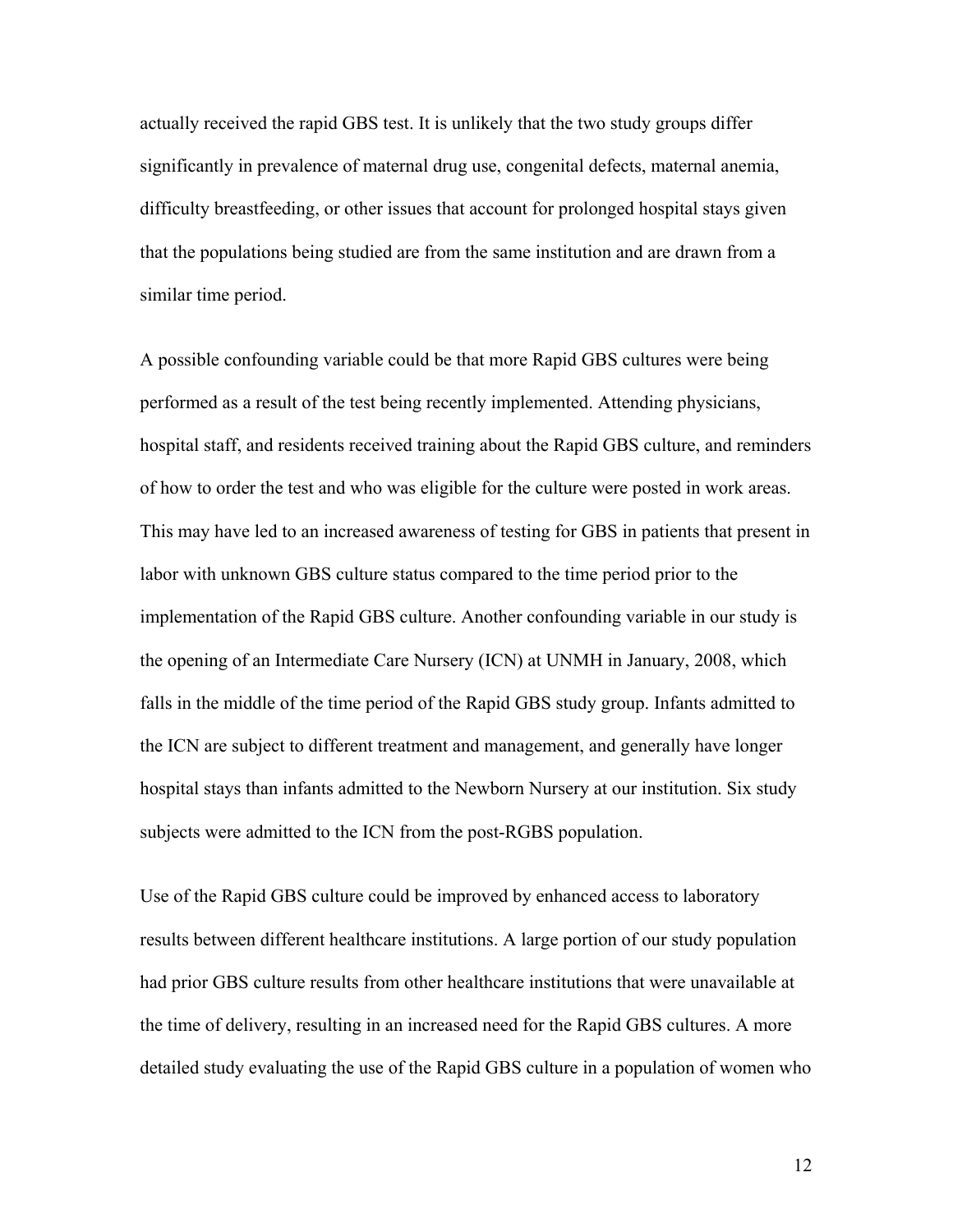deliver via C-section is reasonable. The implementation of the Rapid GBS culture may increase hospital costs in the C-section population; women who deliver via C-section do not require rapid GBS testing as GBS is transmitted vertically via vaginal delivery. In our study, hospital stays were not categorized for analysis for reasons other than concerns for GBS culture status or GBS infection; further study of the reasons for prolonged hospital stay in our patient population is warranted.

**Acknowledgements**: Betty Skipper, PhD for her invaluable help analyzing the data, Sharon Phelan, MD and Larry Leeman, MD for their encouragement, ideas, and excitement, and Steve Young, MD for providing access to the database that made this study possible.

### **References:**

<sup>1</sup> Davies HD, Miller MA, Faro S, Gregson D, et al; "Multi-center Study of a Rapid Molecular-Based Assay for the Diagnosis of Group B Streptococcus Colonization in Pregnant Women"; Clinical Infectious Diseases, 2004, Vol. 39: 1129-1135 <sup>2</sup> Regan JA, Klebanoff MA, Nugent RP, Vaginal Infections and Prematurity Study Group. "The epidemiology of group B streptococcal colonization in pregnancy" Obstet Gynecol 1991;77:604—10 **<sup>3</sup>** Illuzi, Jessica L., et al; "Duration of Intrapartum Prophylaxis for Neonatal Group B

Streptococcal Disease:A Systematic Review"; Obstet Gynecol. 2006 Nov;108(5):1254-65 <sup>4</sup> "Prevention of Early-Onset Group B Streptococcal Disease in Newborns"; American College of Obstetricians and Gynecologists Committee Opinion, December 2002, No. 279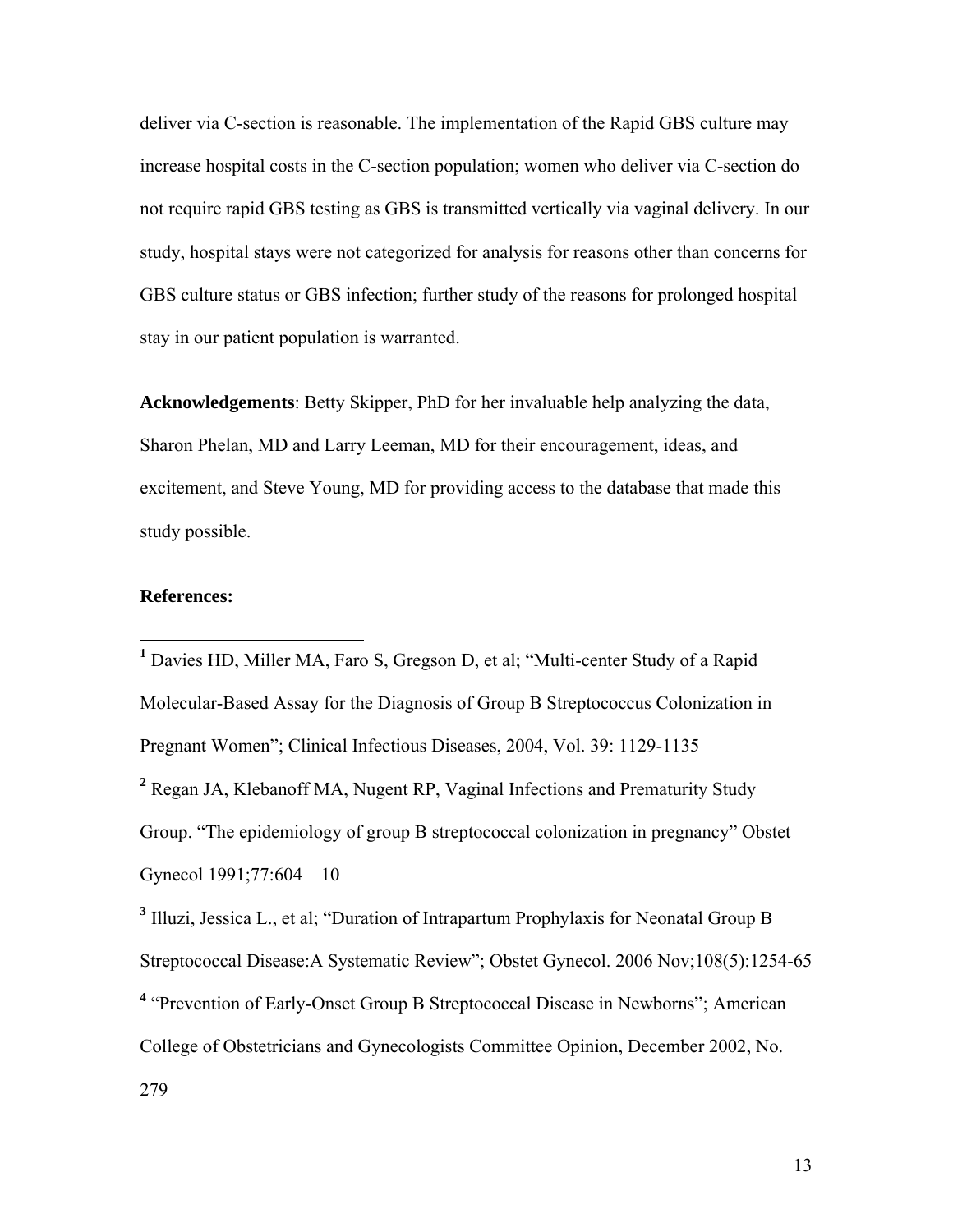**<sup>5</sup>** Schrag S, Phil D, Gorwitz R, et al; "Prevention of Perinatal Group B Streptococcal Disease—Revised Guidelines from CDC"; Centers for Disease Control and Prevention MMWR Recommendations and Reports, August 16, 2002; 51 (RR11):1-22 **6** Centers for Disease Control and Prevention; Division of Bacterial and Mycotic Diseases; "Invasive Group B Streptococcal Disease (GBS)"; 2006. Available via the internet

**<sup>7</sup>** Centers for Disease Control and Prevention. Active Bacterial Core Surveillance Report, Emerging Infections Program Network, Group B Streptococcus, 2005 -- Provisional. Available via the Internet:

http://www.cdc.gov/ncidod/dbmd/abcs/survreports/gbs05prelim.pdf

**8** (See reference number 5)

<sup>9</sup> Yancey MK, Schuchat A, Brown LK, et al; "The accuracy of late antenatal screening cultures in predicting genital group B streptococcal colonization at delivery"; Obstet. Gynecol. 1996; 88:811-5

**<sup>10</sup>** Joyce A. Martin, M.P.H.; Brady E. Hamilton, Ph.D.; Fay Menacker, Ph.D.; Paul D.

Sutton, Ph.D.; and T.J. Mathews, M.S., Division of Vital Statistics; "Preliminary Births

for 2004: Infant and Maternal Health"; National Center for Health Statistics (CDC), 2004 **<sup>11</sup>** (see reference number 5)

**<sup>12</sup>** Natarajan, Girija, et al; "Real Time Polymerase Chain Reaction for the Rapid Detection of Group B Streptococcal Colonization in Neonates"; Pediatrics, July, 2006; Vol. 118, No. 1:14-22